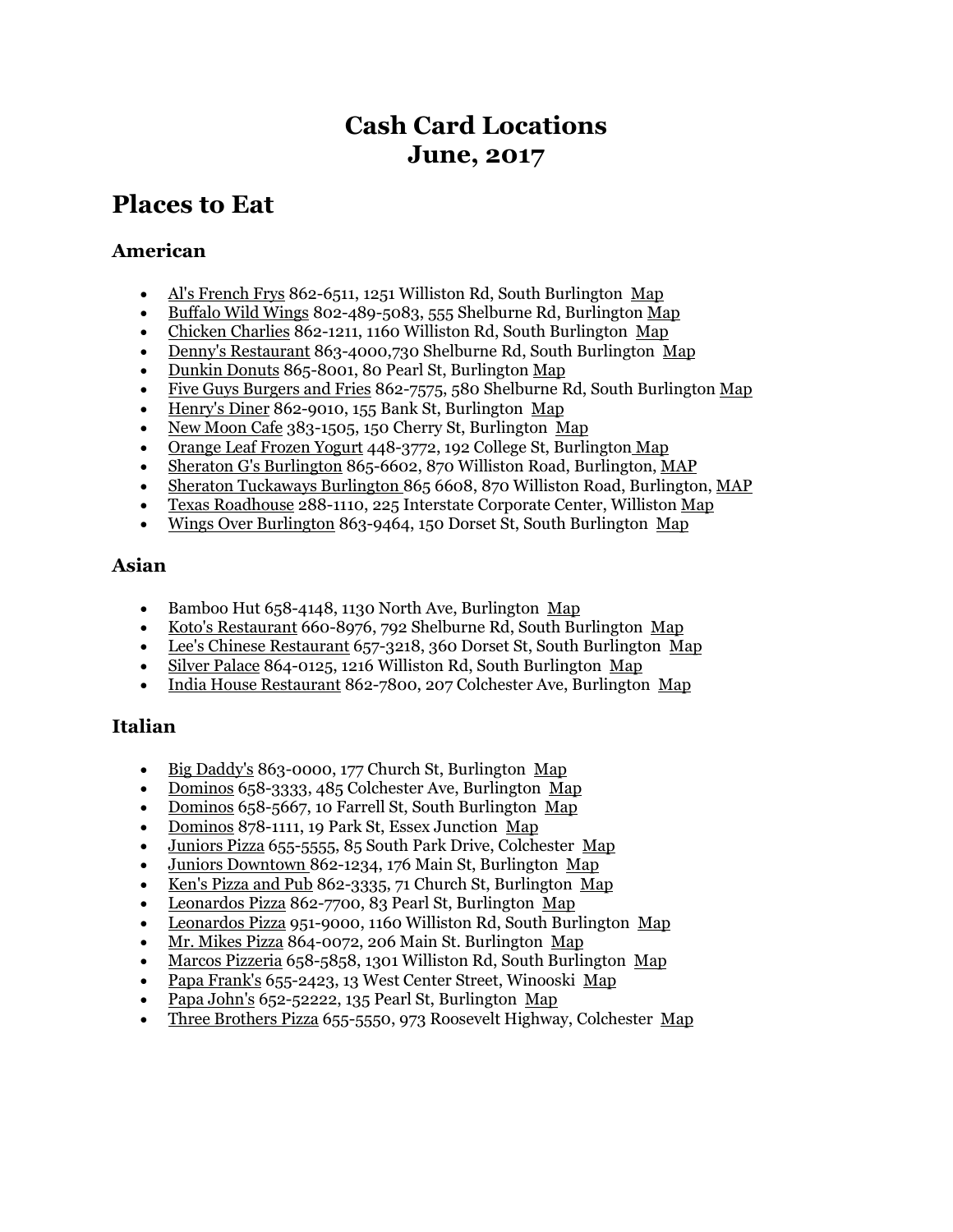## **Mexican**

- [Bueno Y Sano](http://www.buenoysano.com/) 864-9900, 213 College St, Burlington [Map](https://plus.google.com/105517613235878702409/about?gl=us&hl=en#105517613235878702409/about?gl=us&hl=en)
- [Moe's Southwest Grill](http://www.moes.com/) 660-4900, 1150 Williston Rd, Burlington [Map](https://plus.google.com/111572375225579104505/about?gl=us&hl=en#111572375225579104505/about?gl=us&hl=en)
- [New World Tortilla](http://www.newworldtortilla.com/) 865-1058, 696 Pine St, Burlington [Map](https://plus.google.com/100031955590826544655/about?gl=us&hl=en#100031955590826544655/about?gl=us&hl=en)

### **Markets/Delis/Cafes/Bakeries**

- [Bruegger's Bagel Bakery](http://www.brueggers.com/) 860-1995, 93 Church St, Burlington [Map](https://plus.google.com/116613516047760461648/about?gl=us&hl=en)
- [City Market](http://www.citymarket.coop/) 863-3659, 82 South Winooski Ave, Burlington [Map](https://plus.google.com/116034966910320742241/about?gl=us&hl=en)
- [Healthy Living Natural Food Market & Cafe](http://www.healthylivingmarket.com/) 863-2569. 222 Dorset St, South Burlington [Map](https://plus.google.com/114048382327585379482/about?gl=us&hl=en)
- [Kampus Kitchen](http://kampuskitchen.com/) 863-9105, 273 Colchester Ave, Burlington [Map](https://plus.google.com/118437645471995991407/about?gl=us&hl=en)
- [Kings Corner Deli](http://www.kingscornerdeli.com/) 540-2552, 41 King St, Burlington [Map](http://www.kingscornerdeli.com/about-us)
- [Kountry Kart Deli](http://kountrykartdeli.com/) 863-4408, 155 Main St, Burlington [Map](https://plus.google.com/102649152604420830653/about?gl=us&hl=en)
- [My Little Cupcake](http://mylittlecupcakevt.com/) 660-9330, 217 College St, Burlington [Map](https://www.google.com/maps/place/My+Little+Cupcake/@44.4770118,-73.2112242,17z/data=!4m2!3m1!1s0x4cca7af7eacfb297:0x7548f8cacdb0df6c)
- [Subway](http://www.subway.com/subwayroot/index.aspx) 872-9669, 159 Pearl St, Essex Junction [Map](https://plus.google.com/114602094528680517654/about?gl=us&hl=en)
- [The Skinny Pancake](http://www.skinnypancake.com/) 540-0188, 60 Lake St, Burlington [Map](https://www.google.com/maps/place/Lake+%26+College+Bldg,+60+Lake+St,+Burlington,+VT+05401/@44.4774721,-73.2196927,17z/data=!4m2!3m1!1s0x4cca7af07957019b:0x26500167c2b1f442)

# **Shopping**

#### **Convenience Stores**

- [Champlain Farms](http://www.champlainfarms.com/) 863-1998, 219 Main St, Burlington [Map](http://www.champlainfarms.com/proddir/archive/542/0/50/?Search%5Bcity%5D=Burlington&image=)
- [Champlain Farms](http://www.champlainfarms.com/) 860-5850, 801 Williston Rd, South Burlington [Map](http://www.champlainfarms.com/proddir/archive/542/0/50/?Search%5Bcity%5D=Burlington&image=)
- [Champlain Farms](http://www.champlainfarms.com/) 655-4336, 280 East Allen St Winooski [Map](http://www.champlainfarms.com/proddir/archive/542/0/50/?Search%5Bcity%5D=Burlington&image=)
- [Champlain Farms](http://www.champlainfarms.com/proddir/archive/542/0/50/?Search%5Bcity%5D=Burlington&image=) 863-6611, 1118 Williston Rd, South Burlington [Map](http://www.champlainfarms.com/proddir/archive/542/0/50/?Search%5Bcity%5D=Burlington&image=)
- Chucks Mobil Mart 655-0328, 298 East Allen St, Winooski [Map](https://www.google.com/maps/place/Mobil/@44.4930466,-73.1749737,17z/data=!3m1!4b1!4m2!3m1!1s0x4cca7a733f4942b3:0x4449c05027cd946b)
- Cumberland Farms, 654-8573, 781 College Parkway, Colchester [Map](https://www.google.com/maps/place/Cumberland+Farms/@44.4978162,-73.1585548,17z/data=!3m1!4b1!4m2!3m1!1s0x4cca70a7c328e4ef:0xdf1d6756621c447)
- Maplefields, 652-9051, 811 Williston Road, So Burlington [Map](https://www.google.com/maps/place/Maplefields+At+the+University/@44.4715538,-73.1891873,17z/data=!3m1!4b1!4m2!3m1!1s0x4cca7a48661a9f45:0x33318435fd6988f1)
- Simon's Downtown Quick Stop 658-2259, 93 South Winooski Ave, Burlington [Map](https://www.google.com/maps/place/Mobil/@44.4779644,-73.2112746,17z/data=!3m1!4b1!4m2!3m1!1s0x4cca7af7b166ea77:0x66ce23d063790ea9)
- Simon's (near St. Mikes) 654-8700, 883 College Parkway, Colchester [Map](https://www.google.com/maps/place/Simon)

### **Groceries**

- [Cheese Traders](http://cheesetraders.com/) 863-0143, 1186 Williston Road, South Burlington, [Map](https://www.google.com/maps/place/Cheese+Traders+and+Wine+Sellers/@44.4688113,-73.1763194,17z/data=!3m1!4b1!4m2!3m1!1s0x4cca7a3031081881:0xe3cb207fc7a7bddf)
- 
- [City Market](http://www.citymarket.coop/) 863-3659, 82 South Winooski Ave, Burlington [Map](http://maps.google.com/maps?rls=com.microsoft:en-us:IE-Address&oe=UTF-8&rlz=1I7ADRA_en&um=1&ie=UTF-8&q=city+market+map&fb=1&gl=us&hq=city+market&hnear=0x4cca7a55b69b55e5:0xc35fe519720e498e,Burlington,+VT&cid=0,0,8476465354254798193&sa=X&ei=dEkmUcqPDObp0gGI_4DgDw&ved=0CLcBEPwSMAg)<br>• Healthy Living Natural Foods Market and Cafe 862-2560, 222 D [Healthy Living Natural Foods Market and Cafe](http://www.healthylivingmarket.com/) 863-2569, 222 Dorset St, South Burlington [Map](http://maps.google.com/maps?rls=com.microsoft:en-us:IE-Address&oe=UTF-8&rlz=1I7ADRA_en&um=1&ie=UTF-8&q=city+market+map&fb=1&gl=us&hq=city+market&hnear=0x4cca7a55b69b55e5:0xc35fe519720e498e,Burlington,+VT&cid=0,0,8476465354254798193&sa=X&ei=dEkmUcqPDObp0gGI_4DgDw&ved=0CLcBEPwSMAg)
- [Hannaford Supermarket](http://www.hannaford.com/) 863-6311, 217 Dorset St, South Burlington [Map](https://www.google.com/maps/place/Hannaford+Supermarket/@44.462144,-73.1837902,17z/data=!3m1!4b1!4m2!3m1!1s0x4cca7a3334d698b7:0x7ea61050702023b)
- [Price Chopper Supermarket,](http://www.pricechopper.com/) **Coming soon!**
- [Shaws Supermarket](http://www.shaws.com/#2) 860-2255, 570 Shelburne Rd, South Burlington [Map](https://www.google.com/maps/place/Shaw)

### **Retail Stores**

- [Ecco Clothes](http://eccoclothesboutique.com/) for Women and Men 860-2220, 63 Church St, Burlington [Map](https://www.google.com/maps/place/ECCO+Clothes+For+Women+%26+Men/@44.47806,-73.2128927,17z/data=!3m1!4b1!4m2!3m1!1s0x4cca7af705b59147:0x7591952c7078e52)
- [Monelle](http://monellevermont.com/) 657-4074, 75 Church St, Burlington [Map](https://www.google.com/maps/place/Monelle/@44.4783571,-73.2127794,17z/data=!3m1!4b1!4m2!3m1!1s0x4cca7af7031c78f9:0x999800200a8187fd)
- [The North Face Store](http://www.klmountainshop.com/) 860-4600, 210 College St, Burlington [Map](https://www.google.com/maps/place/210+College+St,+Burlington,+VT+05401/@44.477358,-73.211281,17z/data=!3m1!4b1!4m2!3m1!1s0x4cca7af7bf2599b3:0x9c1613a37a14a187)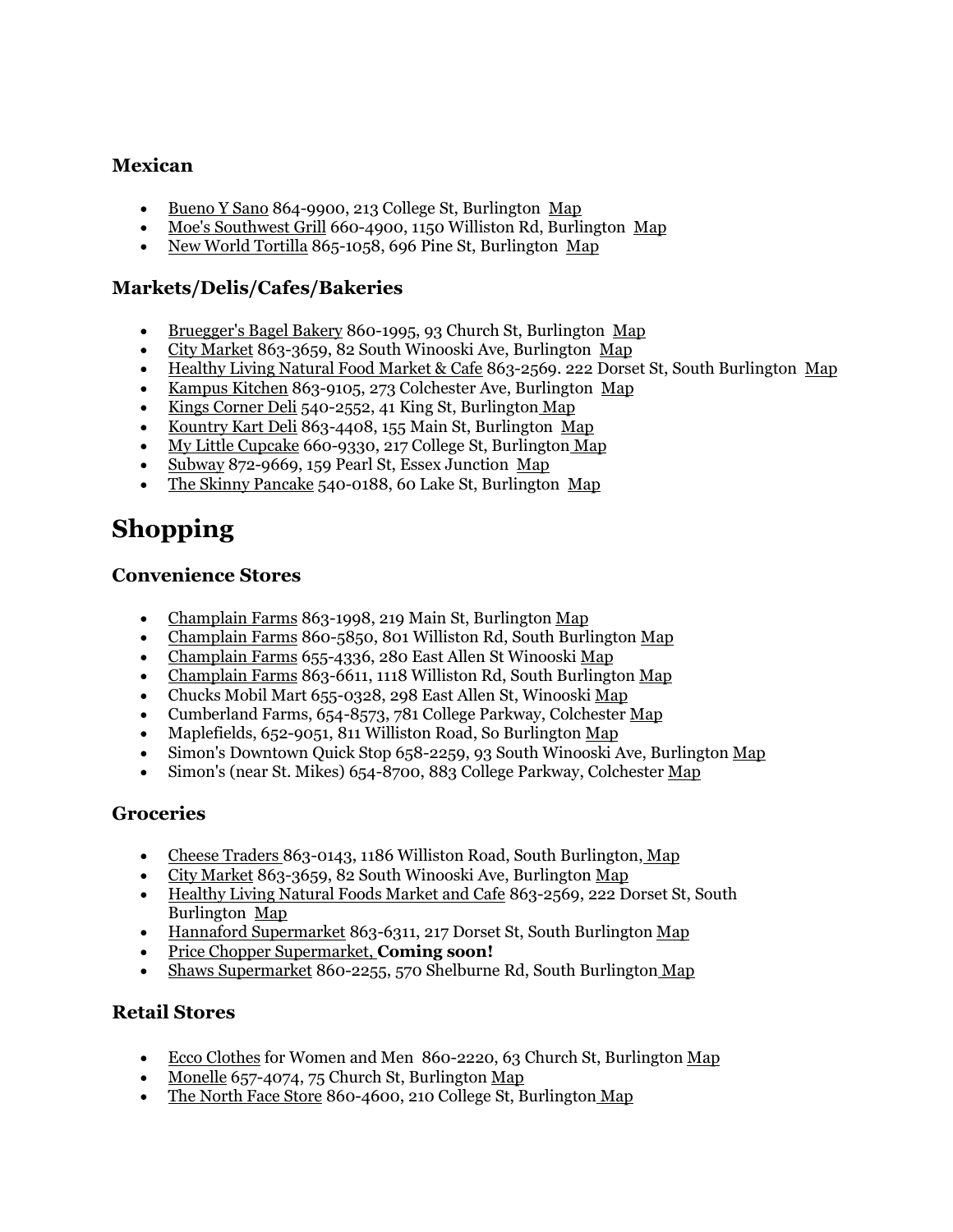[Vermont Mattress Depot](http://www.vtmattressdepot.com/) 448-3669, 21 Adams Dr, Williston [Map](https://www.google.com/maps/place/Vermont+Mattress+Depot/@44.4590735,-73.1349695,17z/data=!3m1!4b1!4m2!3m1!1s0x4cca79a14cd50bdb:0x197bb9f94fff3b51)

## **Frame Shop**

[Dostie Bros. Frame Shop](http://www.dostiebrosframeshop.com/) 660-9005, 308 Pine St, Suite 101 Burlington [Map](https://www.google.com/maps/place/Dostie+Bros.+Frame+Shop/@44.4708006,-73.2149116,17z/data=!3m1!4b1!4m2!3m1!1s0x4cca7aff413d6825:0x6b8b3ce3d81fa188)

## **Medical Services**

## **Pharmaceutical**

- [UVM Medical Center Fanny Allen Pharmacy](http://www.fahc.org/Pharmacy_Outpatient/index.html) 847-7461, 792 College Pkwy, Colchester [Map](https://www.google.com/maps/place/Fletcher+Allen+Pharmacy+-+Fanny+Allen+Campus/@44.49664,-73.157654,17z/data=!4m5!1m2!2m1!1sfanny+allen+pharmacy!3m1!1s0x4cca70a8175390a5:0xbad5234caae2854a)
- [UVM Medical Center UHC Pharmacy](http://www.fahc.org/Pharmacy_Outpatient/index.html) 847-3784, 1 S Prospect St, Burlington [Map](https://www.google.com/maps/place/University+of+Vermont+Medical+Center+-+Outpatient+Pharmacy/@44.480221,-73.201272,17z/data=!3m1!4b1!4m2!3m1!1s0x4cca7a5ea078edb5:0xa4bbe1d671a84457?hl=en)
- [UVM Medical Center Main Campus Pharmacy](http://www.fletcherallen.org/services/other_services/specialties/pharmacy_services/services/outpatient_pharmacy/medical_center_campus_burlington_.html) 847-2821, 111 Colchester Ave [Map](https://www.google.com/maps/place/The+University+of+Vermont+Medical+Center/@44.480221,-73.201272,17z/data=!4m5!1m2!2m1!1suvm+medical+center!3m1!1s0x4cca7a433a79dc83:0x39dc5d0d1073ad95)
- [Kinney Drugs](https://secure.kinneydrugs.com/locations.php/) 862-1855, 1653 Williston Rd, South Burlington [Map](https://secure.kinneydrugs.com/locations.php?store_number=55)
- [Kinney Drugs](https://secure.kinneydrugs.com/pages/pharmacy-services.php) 863-8925, 308 Shelburne Rd, Burlington [Map](https://secure.kinneydrugs.com/locations.php?store_number=29)

### **Dentist**

[Willard Street Family Dental](http://www.willardstreetdental.com/) 658-2704, 27 North Willard St. Burlington [Map](https://www.google.com/maps/place/Willard+Street+Family+Dental:+Dr.+Adam+DeSanctis+DDS+Dr+Kristopher+Keeton+DDS/@44.481467,-73.2081777,17z/data=!3m1!4b1!4m5!3m4!1s0x4cca7a5f6f015629:0xc1e7644599e4d0d2!8m2!3d44.481467!4d-73.205989)

#### **Eye Doctor**

- [EyeCare of Vermont](http://www.eyecareofvermont.com/) 658-3330, 230 College St, Suite 1, Burlington [Map](https://www.google.com/maps/place/Eyecare+of+Vermont/@44.4774009,-73.2125946,17z/data=!4m13!1m7!3m6!1s0x4cca7af7c4400dd9:0x25743bd49a87f279!2s230+College+St,+Burlington,+VT+05401!3b1!8m2!3d44.4774009!4d-73.2104059!3m4!1s0x4cca7af7c484fa65:0x69ca4ef0b0dced0c!8m2!3d44.4773986!4d-73.2104439)
- [EyeCare of Vermont](http://www.eyecareofvermont.com/) 878-5509, 77 Pearl St, Suite B, Essex Jct [Map](https://www.google.com/maps/place/Eyecare+of+Vermont/@44.4948025,-73.1212636,17z/data=!4m13!1m7!3m6!1s0x4cca7760b6cd43eb:0x24f5a300c9e754db!2s77+Pearl+St,+Essex,+VT+05452!3b1!8m2!3d44.4948025!4d-73.1190749!3m4!1s0x4cca7760b6cd43eb:0xdd6d1f738f20f4e8!8m2!3d44.4948054!4d-73.1190545)

## **Personal Care**

- [Bare](http://barevt.com/)  $861-2273$ , 688 Pine St, Burlington [Map](https://www.google.com/maps/place/Bare/@44.460345,-73.2138323,17z/data=!3m1!4b1!4m2!3m1!1s0x4cca7af854c2d2f9:0x316ef55ac062061f)
- [Clip For Men](http://obrienssalons.com/locations.html) 658-6563, 247 Main St, Burlington [Map](https://www.google.com/maps/place/Clip+For+Men/@44.4757795,-73.2094418,17z/data=!3m1!4b1!4m2!3m1!1s0x4cca7a57f623b961:0xc80589f110bd97e2)
- $\bullet$  His Hair & Hers + Spa 879-9200, 26 Hinesburg Road, South Burlington [Map](https://www.google.com/maps/place/His+Hair+%26+Hers+%2B+Spa/@44.466248,-73.1729847,17z/data=!3m1!4b1!4m2!3m1!1s0x4cca7a2eb627a1e9:0x99b8ba46c7cfa9e9)
- [Men's Room Hair Stylists](http://mensroomvt.com/) 864-2088, 106 Main St, Burlington [Map](https://www.google.com/maps/place/The+Men)
- [Mirror Mirror](http://www.mirrormirrorvt.com/) 861-7500, 3 Main St, Burlington [Map](https://www.google.com/maps/place/Mirror+Mirror/@44.475499,-73.219023,17z/data=!3m1!4b1!4m2!3m1!1s0x4cca7afa46589261:0xf22b07b9e01a62c2)
- $\bullet$  [O'Brien's](http://obrienssalons.com/locations.html) 658-6564, 247 Main St, Burlington [Map](https://www.google.com/maps/place/O)
- [O'Brien's](http://obrienssalons.com/locations.html) 863-2273, University Mall, Dorset St, South Burlington [Map](https://www.google.com/maps/place/O)
- [Supercuts](http://www.supercuts.com/) 651-1000, 570 Shelburne Road, South Burlington [Map](https://www.google.com/maps/place/570+Shelburne+Rd,+Burlington,+VT+05401/@44.449665,-73.207108,17z/data=!4m2!3m1!1s0x4cca7bbc2ef90f6f:0x264855c7e0cba601)
- Tropical Nails 652-9776, 150 Dorset St, South Burlington [Map](https://www.google.com/maps/place/150+Dorset+St,+South+Burlington,+VT+05403/@44.4648802,-73.1789454,17z/data=!3m1!4b1!4m2!3m1!1s0x4cca7a326ba0d6fd:0xf16b7f4c4426f1d3)

## **Entertainment and Recreation**

## **Skiing/Boarding**

- [Smugglers Notch Resort](http://www.smuggs.com/) 800-419-4615, 4323 Route 108 S, Jeffersonville [Map](https://www.google.com/maps/place/Smugglers)
- Smugglers Cafeteria
- [Smugglers](http://www.smuggs.com/pages/pdf/rigamenu.pdf) Pizzeria